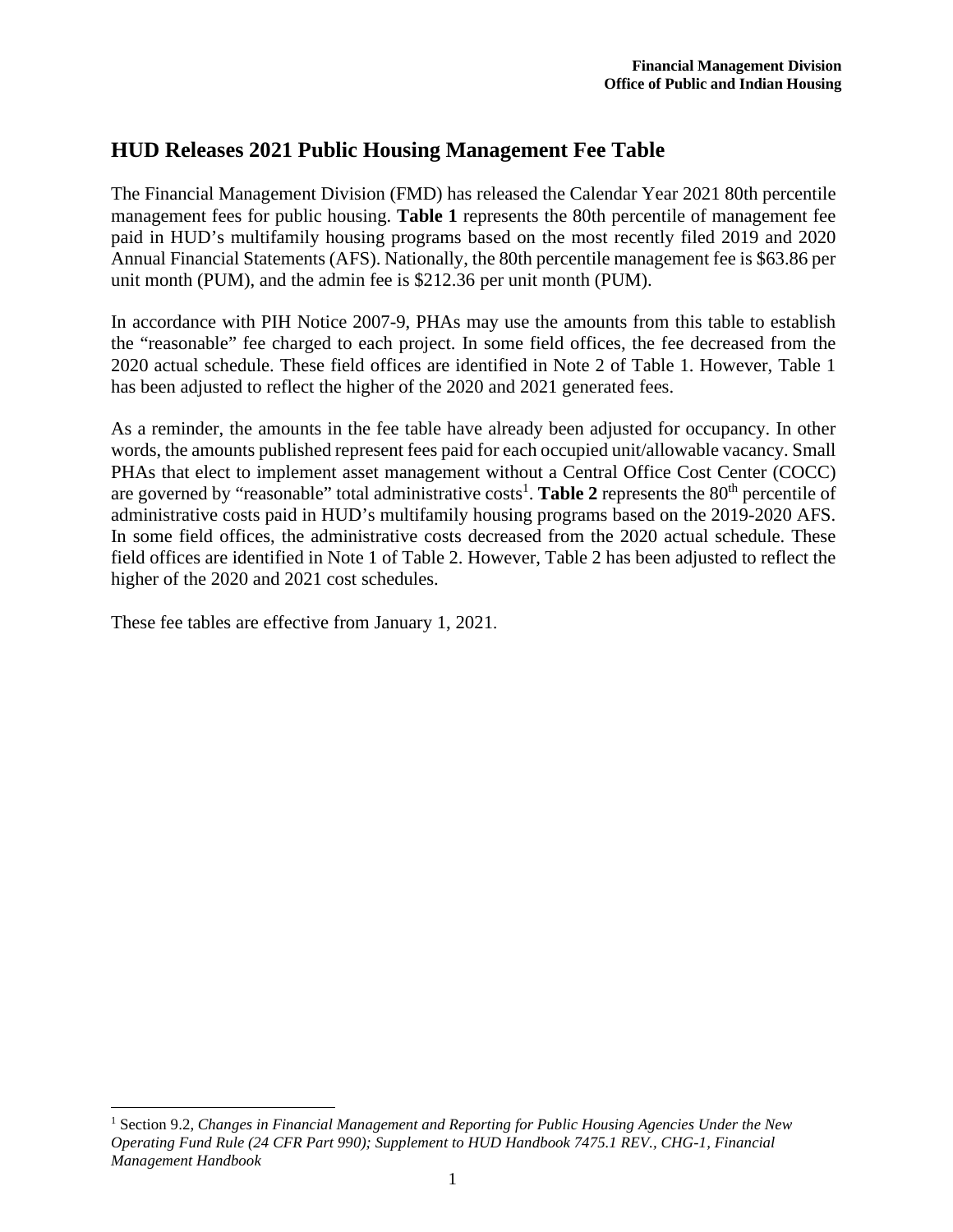**TABLE 1: 2021 Schedule of 80th Percentile of Property Management Fees in FHA Housing by Field Office, for Unlimited Dividend, Limited Dividend, and Non-Profit Ownership Types (Effective 1/1/2021)<sup>1</sup>**

| <b>Field Office</b>       | Mgmt. Fee (PUM) | <b>Field Office</b>      | Mgmt. Fee (PUM) |
|---------------------------|-----------------|--------------------------|-----------------|
| Albuquerque               | \$53.63         | <b>Little Rock</b>       | \$60.61         |
| Anchorage <sup>2</sup>    | \$71.44         | Los Angeles              | \$93.58         |
| Atlanta                   | \$59.55         | Louisville               | \$63.57         |
| Baltimore                 | \$65.67         | Manchester <sup>2</sup>  | \$71.39         |
| Birmingham                | \$56.10         | Miami                    | \$72.81         |
| <b>Boston</b>             | \$92.19         | Milwaukee                | \$57.91         |
| Buffalo                   | \$63.85         | Minneapolis              | \$70.16         |
| Caribbean <sup>2</sup>    | \$64.08         | Nashville                | \$59.89         |
| Charleston                | \$55.53         | New Orleans <sup>2</sup> | \$55.56         |
| Chicago                   | \$76.86         | New York                 | \$84.61         |
| Cincinnati <sup>2</sup>   | \$54.97         | Newark <sup>2</sup>      | \$74.31         |
| Cleveland                 | \$56.42         | Oklahoma City            | \$55.21         |
| Columbia                  | \$61.94         | Omaha                    | \$53.41         |
| Columbus                  | \$59.50         | Philadelphia             | \$58.52         |
| Denver                    | \$59.12         | Phoenix                  | \$56.81         |
| Des Moines                | \$54.28         | Pittsburgh               | \$68.09         |
| Detroit                   | \$53.30         | Portland                 | \$62.20         |
| Fort Worth                | \$52.43         | Providence <sup>2</sup>  | \$76.55         |
| Grand Rapids <sup>2</sup> | \$53.75         | Richmond                 | \$76.89         |
| Greensboro                | \$60.70         | Sacramento <sup>2</sup>  | \$70.52         |
| Hartford                  | \$87.47         | San Antonio              | \$57.01         |
| Honolulu <sup>2</sup>     | \$69.02         | San Diego <sup>2</sup>   | \$75.81         |
| Houston                   | \$52.54         | San Francisco            | \$79.87         |
| Indianapolis              | \$64.25         | Seattle                  | \$61.11         |
| Jackson                   | \$66.78         | Shreveport <sup>2</sup>  | \$55.33         |
| Jacksonville <sup>2</sup> | \$61.63         | St. Louis                | \$50.62         |
| <b>Kansas City</b>        | \$51.67         | Tampa                    | \$69.14         |
| Knoxville                 | \$52.38         | Tulsa <sup>2</sup>       | \$48.59         |
| Las Vegas                 | \$66.21         | Washington, DC           | \$66.28         |

## **Notes:**

1. The above fees have been adjusted to reflect the average vacancy loss for each market, i.e., the rates shown reflect the fees paid for occupied units.

<sup>2.</sup> In the field offices where the fee decreased from the 2021 actual non-substitute schedule, the PHA may use the amount from the 2020 schedule. The chart above shows the higher of the 2020 schedule and the 2021 generated fee. Using the 2021 non-substitute schedule, the management fee for these field offices would have been as follows: Anchorage (\$71.34), Caribbean (\$63.21), Cincinnati (\$53.10), Grand Rapids (\$51.69), Honolulu (\$67.33), Jacksonville (\$60.57), Manchester (\$70.15), New Orleans (\$53.53), Newark (\$74.18), Providence (\$75.30), Sacramento (\$69.08), San Diego (\$75.11), Shreveport (\$52.45), Tulsa (\$48.24).